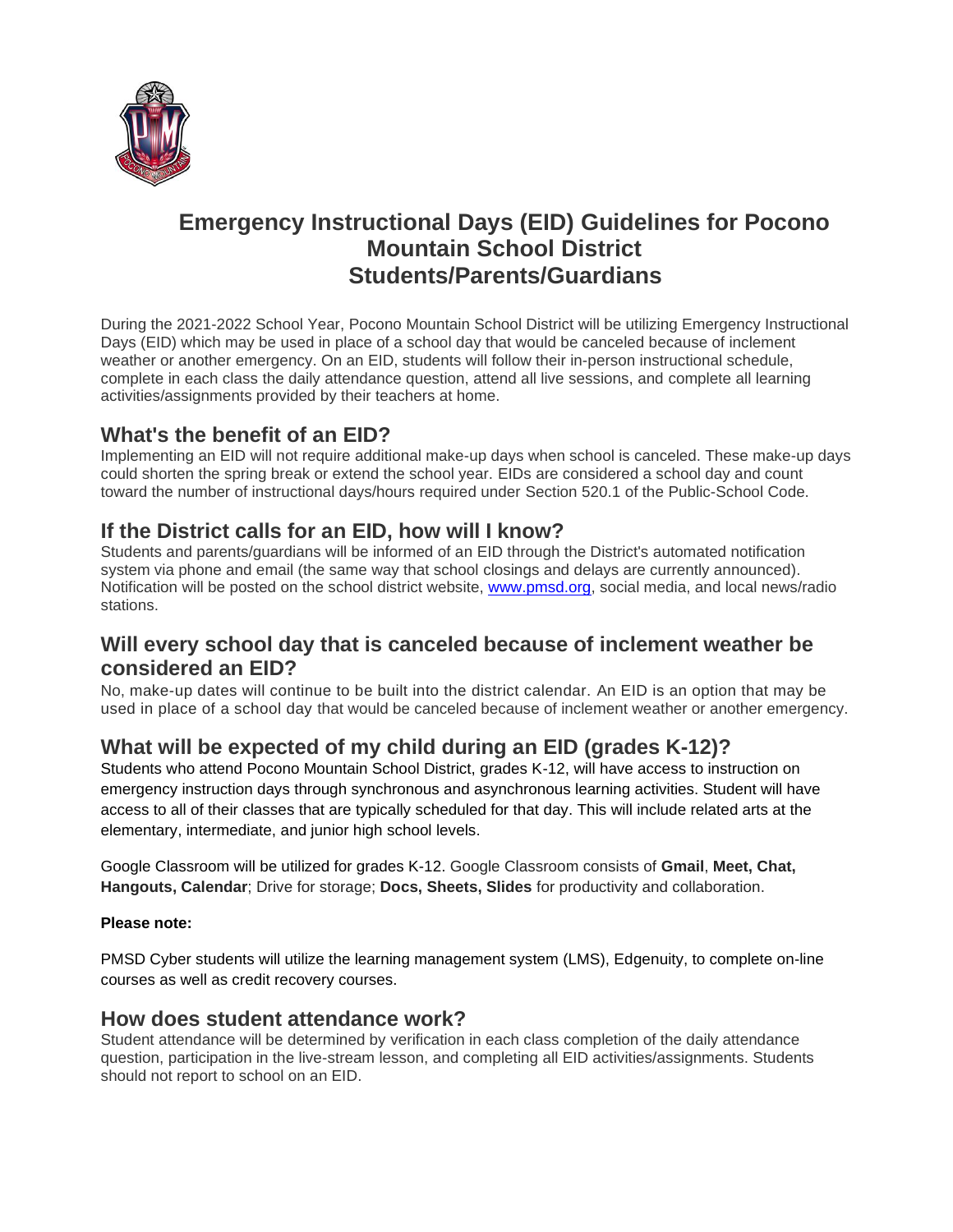### **What if a student is absent on an EID?**

All absence excuses must be turned in to the school within three days of a student's return to school.

#### **How is a student expected to complete the activities if they go to day care when school is cancelled?**

If the student cannot access the internet or take a paper-copy of the learning activities and assignments to the day care to complete that day, please contact their teacher(s)/building administrator(s) and the student would have three days to complete the activities.

#### **How much time is my student expected to take to complete the assignments?**

Teachers have designed learning activities and assignments that are equivalent to time spent on a similar activity on a regularly scheduled class period. Students working independently on an assignment will likely take less to time to complete the assignment compared to a large group setting. Teachers will make every effort to assign an approximate time to each activity or assignment.

#### **How can I contact a teacher or staff member during an EID?**

All teachers and professional staff members will be available via their Google Classroom or district email during an EID. This includes special area teachers such as music, art, library, physical education, special education, teachers in specialized programs, reading specialists, and school counselors, nurses, social workers, speech therapists, interventionists, and principals, unless the individual is ill that day.

#### **What if my child needs help with a lesson/assignment on an EID, will teachers be available to answer questions?**

Yes, all teachers and professional staff members will be live-streaming during their assigned instructional periods and will be available to answer questions on an EID via their Google Classroom or district email during the hours below.

- Secondary (Grades 7-12): 8:10 a.m. to 2:40 p.m. (The student instructional day will begin at 8:10 a.m.)
- Elementary/Intermediate (Grades K-6): 9:40 a.m. to 4:10 p.m. (The student instructional day will begin at 9:40 a.m.)

### **What if a student does not have access to a computer and/or internet to access the lesson or complete activities?**

The teacher may provide students with an offline version of the learning activities and assignments prior to the EID. Or, the student can obtain the assignment in a hard copy version during the next regular school day. Either way, students will have three days to complete the required learning activities and assignments.

### **How long will my child have to complete EID lessons and/or assignments?**

On the EID students must complete in each class their daily attendance question, be present in its entirety for all of their live-stream lessons, as well as complete all activities/assignments.

### **What happens if my child fails to complete his/her assignment(s)?**

Teachers will check their daily attendance question as well as the EID activities/assignments for completion or may count the activities/assignment as a graded assignment. Any student who fails to complete in each class their daily attendance question and EID activities/assignments will be marked as absent and will receive a zero on any graded activity/assignment that was not submitted.